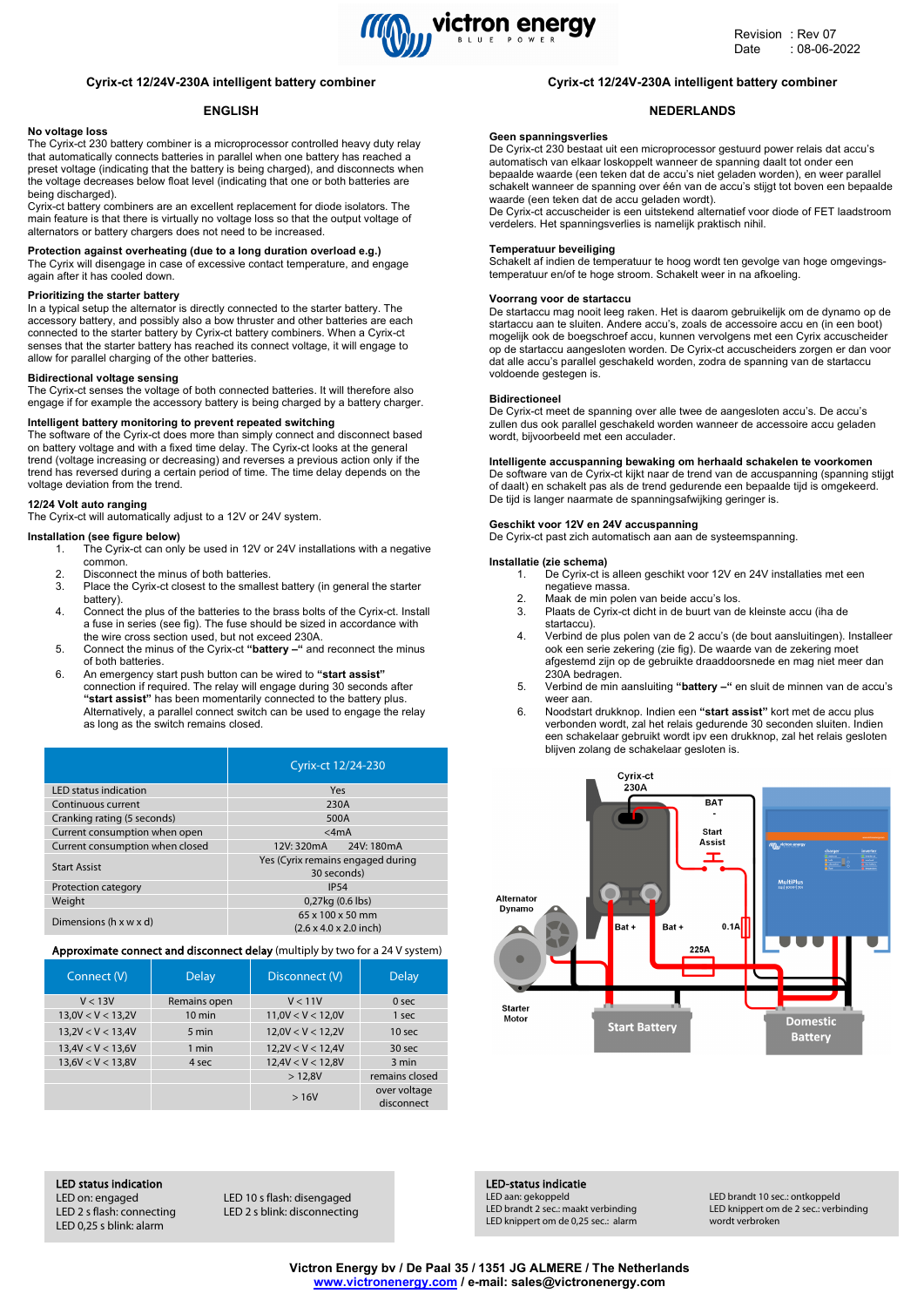

### **Cyrix-ct 12/24V–230A : un coupleur de batterie intelligent**

# **FRANÇAIS**

# **Aucune chute de tension**

Le coupleur de batteries Cyrix-ct 230 est un relais robuste piloté par microprocesseur qui connecte automatiquement des batteries en parallèle dès que l'une d'entre elles atteint une tension prédéfinie (signifiant qu'elle est en charge) et qui les déconnecte lorsque la tension chute en dessous du niveau float (signifiant qu'une ou plusieurs batteries sont en cours de décharge).

Les coupleurs de batteries Cyrix-ct sont une excellente solution de remplacement pour les séparateurs à diodes. Leur principale fonction est l'absence de chute de tension, évitant ainsi d'avoir à augmenter les tensions de sortie des alternateurs ou des chargeurs de batterie.

#### **Protection contre la température**

En cas de surchauffe due à une température ambiante élevée et/ou à un courant excessif, le Cyrix-ct se déclenchera. Le fonctionnement normal reprendra après un temps de refroidissement.

# **Priorité à la batterie de démarrage**

Dans une installation type, l'alternateur est directement relié à la batterie de démarrage. La batterie de service et éventuellement un propulseur d'étrave et d'autres batteries sont tous raccordés à la batterie de démarrage par des coupleurs de batteries Cyrix-ct. Lorsqu'un Cyrix-ct détecte que la batterie de démarrage a atteint sa tension d'enclenchement, il se ferme pour permettre la charge en parallèle des autres batteries.

## **Détection de tension bidirectionnelle**

Le Cyrix-ct surveille la tension des deux batteries raccordées. Par conséquent, il s'enclenchera également lorsque, par exemple, la batterie de service est chargée par un chargeur de batteries

## **Un contrôle de batterie intelligent pour éviter les commutations répétées.**

Le programme du Cyrix-ct fait plus que simplement connecter et déconnecter en fonction de la tension de batterie et d'un temps de retard fixé. Le Cyrix-ct prend en compte la tendance générale (augmentation et baisse de la tension) et inverse une action précédente seulement si la tendance s'est inversée pendant une certaine période de temps. Le temps de retard dépend de l'écart de tension par rapport à la tendance

### **Variation automatique 12/24 Volts**

Le Cyrix-ct s'adapte automatiquement à un système de 12 ou 24 V.

# **Installation (voir la figure ci-dessous)**

- 1. Le Cyrix-ct peut être utilisé uniquement dans des installations de 12 ou 24 V avec un commun négatif.
- 2. Débranchez le négatif des deux batteries.<br>3. Placez le Cyrix-ct le plus près possible de
- Placez le Cyrix-ct le plus près possible de la plus petite batterie (en général la batterie de démarrage).
- 4. Connectez le pôle positif de la batterie aux boulons en cuivre du Cyrix-ct. Installez un fusible en série (voir le schéma). Le fusible doit être dimensionné en fonction de la section du câblage utilisé, sans excéder 230 A.
- 5. Connectez le pôle négatif du Cyrix-ct **« battery -»** et rebranchez le négatif aux deux batteries.
- 6. Un bouton-poussoir d'urgence peut être raccordé au connecteur « **start assist** » si nécessaire. Le relais s'enclenche pendant 30 secondes après que « **start assist** » a été momentanément raccordé au positif de la batterie. Ou bien un commutateur parallèle peut être utilisé pour enclencher le relais tant que le commutateur reste fermé.

|                                      | Cyrix-ct 12/24-230       |  |
|--------------------------------------|--------------------------|--|
| Voyant d'état                        | Oui                      |  |
| Courant continu                      | 230A                     |  |
| Courant max pendant 5 secondes       | 500A                     |  |
| Consommation de courant, repos       | $<$ 4m $A$               |  |
| Consommation de courant, enclanché   | 12V: 320mA<br>24V: 180mA |  |
| Démarrage d'urgence (Start Assist)   | Oui (30 secondes)        |  |
| Degré de protection                  | <b>IP54</b>              |  |
| Poids                                | $0.27$ kg                |  |
| Dimensions ( $h \times l \times p$ ) | 65 x 100 x 50 mm         |  |

#### D**é**lais aproximatifs (multipier par deux pour un système 24V)

| Enclenchement     | <b>Delay</b> | Désenclenchement  | <b>Delay</b>    |
|-------------------|--------------|-------------------|-----------------|
| V < 13V           | Reste ouvert | V < 11V           | 0 sec           |
| 13,0V < V < 13,2V | $10$ min     | 11,0V < V < 12,0V | 1 sec           |
| 13,2V < V < 13,4V | 5 min        | 12,0V < V < 12,2V | 10 sec          |
| 13.4V < V < 13.6V | 1 min        | 12,2V < V < 12,4V | 30 sec          |
| 13,6V < V < 13,8V | 4 sec        | 12,4V < V < 12,8V | 3 min           |
|                   |              | >12,8V            | Reste enclanché |
|                   |              | >16V              | Surtension      |

# Indication d'état à LED

LED reste allumé 2 s: connexion LED clignote 2 s: déconnexion LED clignote 0,25 s: alarme

LED allumée: activé LED reste allumé 10 s: désactivé

# **Combinador de baterías inteligente Cyrix-ct 12/24V-230A**

# **ESPAÑOL**

#### **Sin pérdida de tensión**

El combinador de baterías Cyrixcti 230 es un relé reforzado controlado por microprocesador que conecta automáticamente las baterías en paralelo cuando una de ellas ha alcanzado una tensión preestablecida (lo que indica que la batería se está cargando), y las desconecta cuando la tensión disminuye por debajo del nivel de flotación (lo que indica que una o ambas baterías están descargándose). Los combinadores de baterías Cyrix-ct son un excelente sustituto para los puentes de diodo. La principal característica es que no hay prácticamente pérdida de tensión, de manera que la tensión de salida de los alternadores o cargadores de batería no necesitan incrementarse.

### **Protección contra el sobrecalentamiento**

I En caso de sobrecalentamiento debido a una alta temperatura ambiente y/o a un exceso de corriente, el Cyrix-ct se desarmará. Volverá a funcionar normalmente cuando la temperatura haya vuelto a bajar.

# **Prioridad a la batería de arranque**

En una disposición normal, el alternador se conecta directamente a la batería de arranque. La batería de servicio, y quizá también la hélice de proa y otras baterías se conectan, cada una, a la batería de arranque con combinadores Cyrix-ct. Cuando el Cyrix-ct detecta que la batería de arranque ha alcanzado la tensión de conexión, se activará para permitir la carga en paralelo de las otras baterías.

# **Sensor de tensión bidireccional**

El Cyrix ct detecta la tensión de ambas baterías conectadas. Por lo tanto, también se activará si, por ejemplo, la batería de servicio está siendo cargada por un cargador de baterías.

### **Control inteligente de la batería para evitar conmutaciones repetidas**

El software del Cyrix-ct hace algo más que simplemente conectar y desconectar en base a la tensión de la batería y con una demora de tiempo fija. El Cyrix-ct comprueba la tendencia general (incremento o disminución de la tensión) e invierte una acción previa sólo si la tendencia se ha invertido durante un periodo de tiempo determinado. El lapso de tiempo depende de lo que se desvíe la tensión de dicha tendencia.

#### **Entrada universal de 12/24 voltios**

El Cyrix-ct se ajusta automaticamente a sistemas de 12 ó 24 voltios.

### **Instalación (ver figura al final de la página)**

- 1. El Cyrix sólo puede usarse en instalaciones de 12V o 24V con un negativo común.
- 2. Desconecte el negativo de ambas baterías.<br>3. Cologue el Cyrix cerca de la batería más po
- 3. Coloque el Cyrix cerca de la batería más pequeña (en general, la batería de arranque).
- 4. Conecte el positivo de las baterías a los terminales de cobre del Cyrix. Instale un fusible en serie (ver figura). El fusible deberá tener una capacidad acorde con la sección del cable, pero sin exceder los 230 A.
- 5. Conecte el negativo del Cyrix-i **"battery – "** vuelva a conectar el negativo de ambas baterías.
- 6. Si fuese necesario, se puede habilitar un botón de emergencia para la conexión **"start assist"**. El relé se armará durante 30 segundos después de conectar momentáneamente el **"star assist"** al positivo de la batería. Alternativamente, se puede usar un interruptor para conectar baterías en paralelo siempre que el interruptor permanezca cerrado.

|                                       | Cyrix-ct 12/24-230       |  |
|---------------------------------------|--------------------------|--|
| Indicador LED de estado               | Si                       |  |
| Corriente continua                    | 230A                     |  |
| Pico de corriente durante 5 segundo   | 500A                     |  |
| Consumo eléctrico al abrir            | $<$ 4m $A$               |  |
| Consumo electrico, cerrado            | 12V: 320mA<br>24V: 180mA |  |
| Arranque de emergencia (Start Assist) | Si (30 second0s)         |  |
| Categoría de protección               | <b>IP54</b>              |  |
| Peso                                  | 0.27kg                   |  |
| Dimensiones (al x an x p)             | 65 x 100 x 50 mm         |  |

### Intervalos (multiplicar por dos para un sistema de 24V)

| $\mathbf{m}$ . The contract will be a part of $\mathbf{r}$ is the contract of $\mathbf{z}$ |                   |                   |              |
|--------------------------------------------------------------------------------------------|-------------------|-------------------|--------------|
| Conexión                                                                                   | Intervalo         | Desconexión       | Intervalo    |
| V < 13V                                                                                    | permanece abierto | V < 11V           | 0 sec        |
| 13,0V < V < 13,2V                                                                          | $10$ min          | 11,0V < V < 12,0V | 1 sec        |
| 13,2V < V < 13,4V                                                                          | 5 min             | 12,0V < V < 12,2V | 10 sec       |
| 13,4V < V < 13,6V                                                                          | 1 min             | 12,2V < V < 12,4V | 30 sec       |
| 13,6V < V < 13,8V                                                                          | 4 sec             | 12,4V < V < 12,8V | 3 min        |
|                                                                                            |                   | >12,8V            | Cerrado      |
|                                                                                            |                   | >16V              | Sobrevoltaje |

#### LED indicador de estado

**Cyrix-control Parpadeo del LED de 0,25 s: alarma** de la control de la control de la control de la control de la control de la control de la control de la control de la control de la control de la control de la control de

LED encendido: activado Destello del LED de 10 s: desactivado Destello del LED de 2 s: conectando Parpadeo del LED de 2 s: desconectando

**Victron Energy bv / De Paal 35 / 1351 JG ALMERE / The Netherlands [www.victronenergy.com](http://www.victronenergy.com/) / e-mail: sales@victronenergy.com**